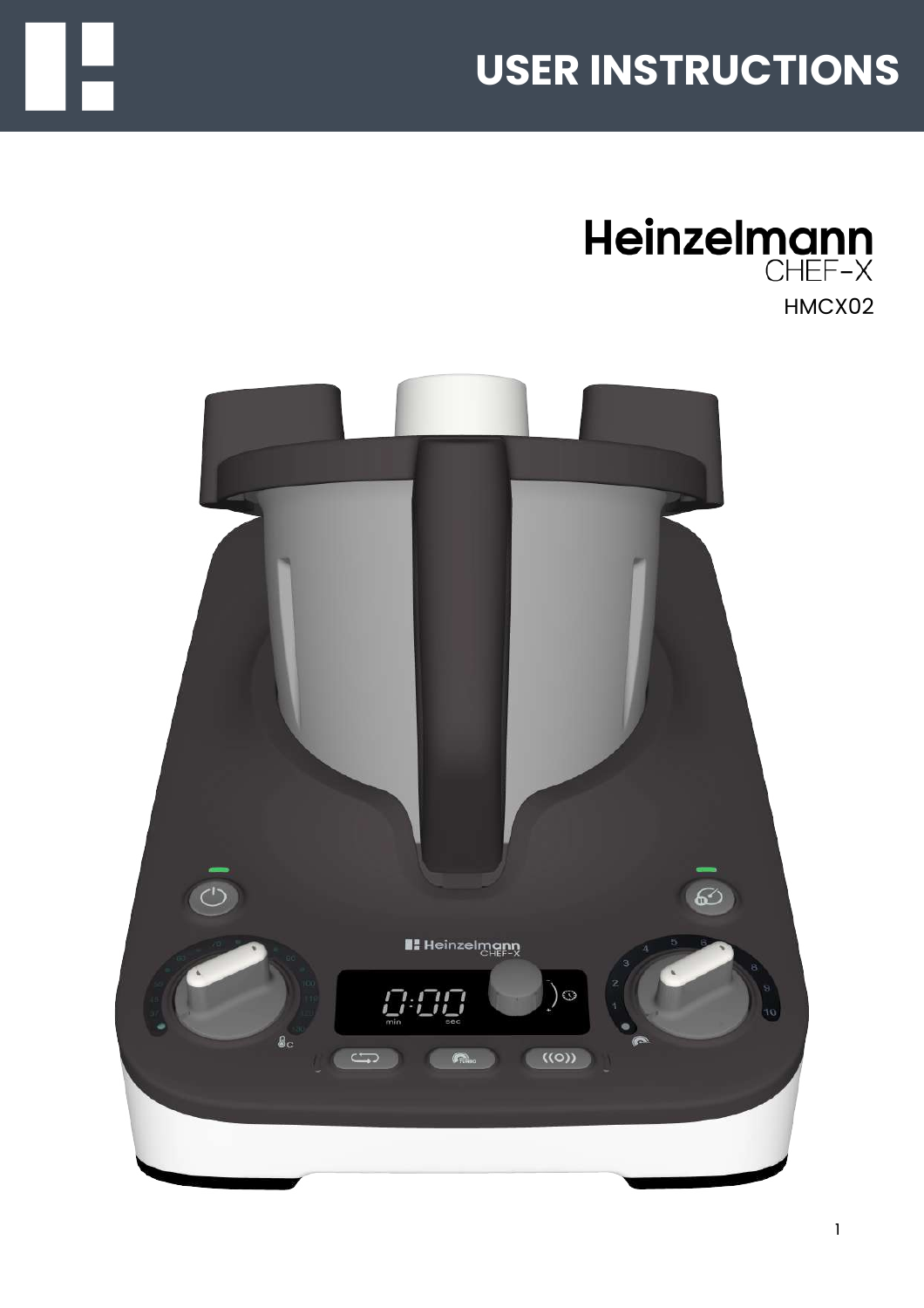### **Thank you for your trust!**

Congratulations on the purchase of your new "Heinzelmann CHEF-X" Thermo Mixer.

For a safe handling of the product and to get to know the entire scope of product:

- **\*** Thoroughly read these user instructions prior to initial use.
- Follow the safety instructions.
- **\*** The appliance should only be used as described in these operating instructions.

 $\triangleleft$  Keep these user instructions for reference. We wish you a lot of joy with your new Thermo Mixer "Heinzelmann CHEF-X"!

#### *Symbol on your appliance*

 $\sum_{i=1}^{\infty}$  The material of this appliance is food safe.

### *1. Safety instructions*

- ❖ This appliance is for indoor use only.
- $\bullet$  The appliance must only be used for the purpose it was intended and designed.
- $\triangleleft$  The manufacturer is not liable for any damage caused by incorrect operation and improper use.

### *Instructions for safe operation*

- $\triangle$  The appliance must be disconnected from the main plug if left unattended or it is not in use, and prior to assembly, disassembly, cleaning.
- For the turbo function, be very careful that hot ingredients in the blender bowl could be ejected and may cause scalding.
- After being switched off or pause is activated, the blade assembly and the mixer attachment will continue to rotate for a while. Please wait until all parts have come to a standstill before unlocking the blender bowl and opening the lid.
- $\cdot$  If the power cable of this appliance should become damaged, it must be replaced by the manufacturer, the manufacturer's customer service department or a similarly qualified specialist.
- ❖ Prior to replacement of parts or attachments which move when in operation, the appliance must be switched off and disconnected.
- **❖** Turn off the appliance before pulling the plug out of the socket.
- Never attempt to open the casing of the appliance yourself.
- $\triangleleft$  Do not insert any objects in the casing of the appliance.
- ◆ Never use accessories other than those recommended by the manufacturer. Failure tó do so could pose a safety risk to the user and could damage the appliance. Only use original parts and accessories.
- ❖ Appliances can be used by persons with reduced physical, sensory or mental capabilities or lack of experience and knowledge if they have been given supervision or instruction concerning use of the appliance in a safe way and if they understand the hazard's involved. This appliance shall not be used by children. Children shall not play with the appliance.
- $\triangleleft$  Keep the appliance and its cord out of reach of children.
- ◆ Never leave the appliance unattended during use.
- $\triangleleft$  Never carry the appliance by the cord.
- $\triangleleft$  Please take note of the chapter on cleaning (see " **|9**. Cleaning")

#### *DANGER! Risk of electric shock due to moisture*

- $\triangleleft$  The base unit, the power cable and the main plug must not be immersed in water or other liquids. Never hold the appliance under running water.
- $\triangleleft$  Protect the base unit against moisture, water drips and splashes.
- $\bullet$  If the appliance falls into water, disconnect the main plug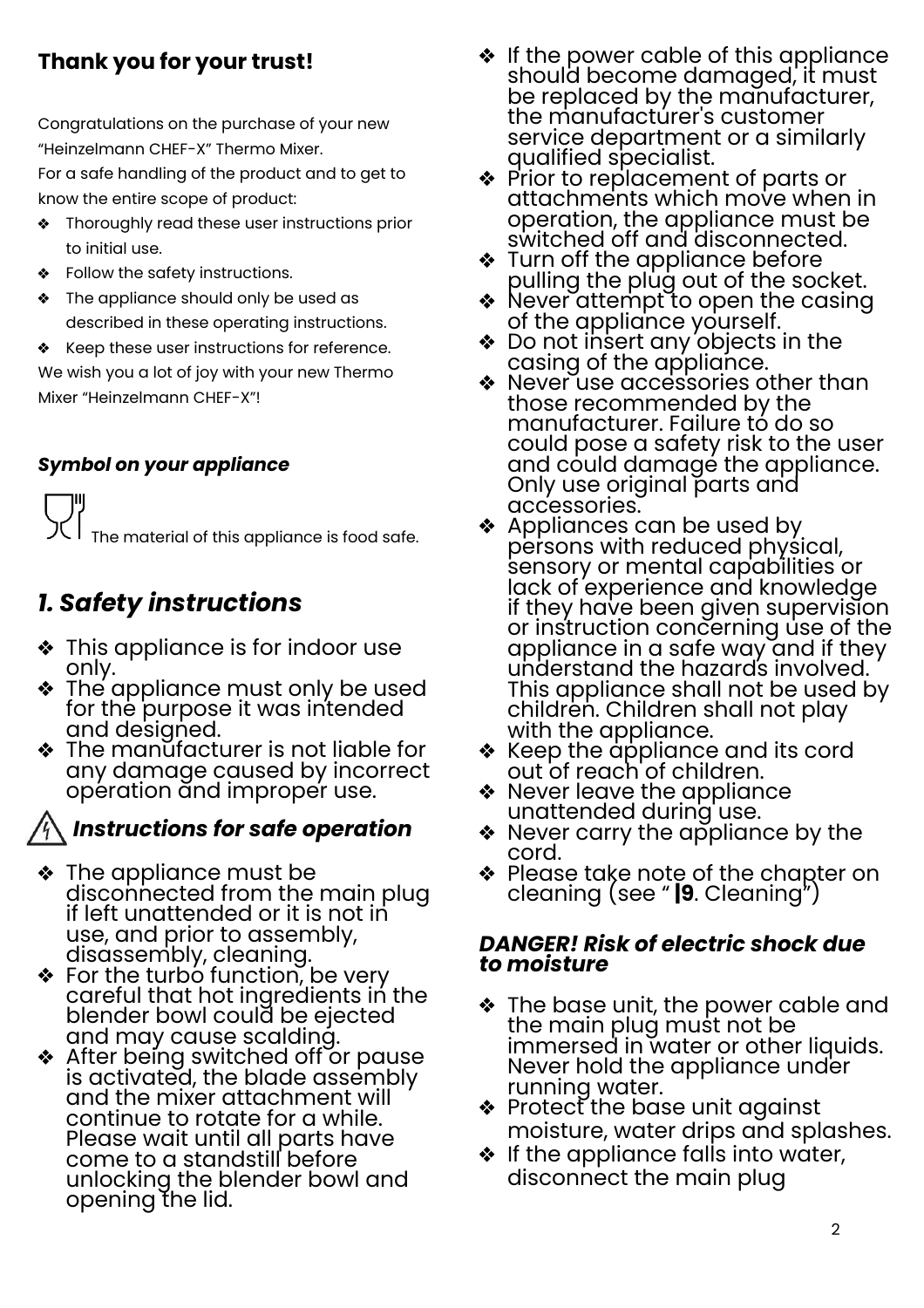immediately. Only then is it safe to retrieve the appliance. Do not use until the appliance has been checked by a certified technician.

- $\triangleleft$  Should liquids enter the base unit, pull out the mains plug immediately. Have the appliance checked by a certified technician before reusing.
- Never touch the appliance or the plug with wet or damp hands.

### *DANGER! Risk of electric shock*

- ◆ Only plug the main plug into the wall socket after the appliance has been completely assembled.
- $\triangleleft$  Only connect the main plug to a properly installed and easily accessible grounded wall socket whose voltage and frequency corresponds to the specifications on the rating plate. The wall socket must continue to be easily accessible after the appliance is plugged in, in case of emergency the appliance can be unplugged immediately.
- \* Ensure that the power cable cannot be damaged by sharp or hot objects.
- $\bullet\,$  Do not place the appliance on a heating object (gasoline, electric, charcoal cooker, etc.) Keep the appliance away from any hot surfaces and open flames. Always operate and place the appliance on a horizontal, stable, clean, heat-resistant, and dry surface.
- $\triangleleft$  Do not place the appliance at the edge of the counter or table side to avoid accidents. Also to ensure the surface where the appliance is placed on is capable of supporting the overall weight of the appliance with food inside.
- $\triangleleft$  Do not wrap the power cable around the appliance.
- $\triangleleft$  Even after it has been switched off, the appliance has not been completely disconnected. In order to fully disconnect it, pull out the power plug.
- **\*** Ensure that the power cable never develops into a trip hazard, and that nobody can get caught in or stand on it.
- $\triangleleft$  Do not use the appliance near explosive or flammable materials.
- ❖ When using the appliance, ensure that the power cable cannot be trapped or crushed.
- ❖ When removing the main plug from the wall socket, always pull the plug and never the cord.
- $\triangleleft$  Disconnect the main plug from the wall socket …
	- $\blacklozenge$  … if there is a fault,
	- … while you do not use the Heinzelmann CHEF-X,
	- … before you assemble or disassemble the Heinzelmann CHEF-X
	- $\blacklozenge$  … before you clean the
	- Heinzelmann CHEF-X and<br>♦ ... during thunderstorms.
- $\clubsuit$  Do not use the appliance if there is visible damage to the appliance or the power cable.
- ❖ To avoid any risk, do not make modifications to the product.
- $\clubsuit$  Do not attempt to repair the appliance yourself. In case of malfunctions, repairs are to be conducted by qualified personnel only.
- $\clubsuit$  Failure to follow these instructions could cause a risk to live.

## **DANGER! Risk of injury from cutting**

- $\bullet\,$  Please remember that the blades of the blade assembly are very sharp:
- ❖ Never touch the blades with your bare hands, to avoid cuts.
- ❖ When washing manually, the water should be sufficiently cléar so that you can see the blade assembly easily to avoid injuries caused by the very sharp blades.
- $\bullet\,$  When emptying the blender bowl, ensure not to touch the blades of the blade assembly.
- ◆ When removing and inserting the blade assembly ensure not to touch the bladés.
- $\triangleleft$  The appliance must never be operated without the blender bowl.
- $\triangleleft$  Never reach into the rotating blades. Do not touch rotating parts with spoons or similar utensils. Keep long hair or loose clothing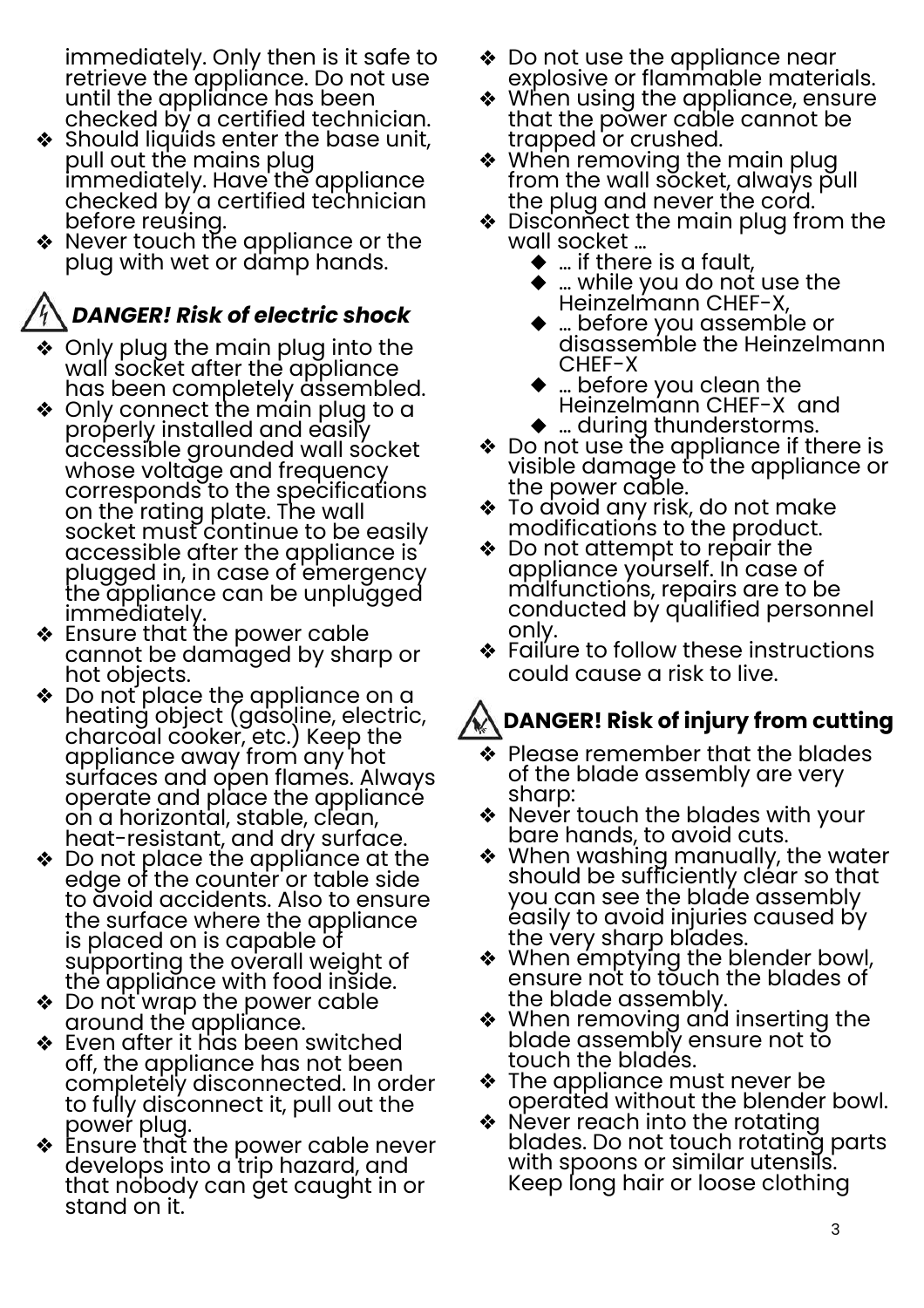away from rotating parts as well.

◆ Please note that the blades keep spinning for a short time after switching the appliance off. This applies in particular at high rotation speeds. Do not reach into the pot until the blades come to a complete standstill.

## **<sup><sup>卷</sup> FIRE HAZARD**</sup>

 $\triangleleft$  Do not place the appliance on a heating object (gasoline, electric, charcoal cooker, etc.) Keep the appliance away from any hot surfaces and open flames. Always operate and place the appliance on a horizontal, stable, clean, heatresistant and dry surface.

# *DANGER! Risk of injury through*

### *burning*

- ❖ The surfaces of the appliance might become very hot during operation.
- ❖ Only transport the appliance when it has cooled down.
- ◆ Wait for the appliance to cool down before cleaning or storing.
- \* Danger of burn by released steam when the lid will be lifted from the blender bowl.
- ◆ Never remove or open the lid while the appliance is operating. The steam may come out and cause burns.

#### *WARNING ! Risk of material damage*

- $\blacklozenge$  Place the appliance exclusively on a level, dry, non-slip and waterproof surface, so that it can neither fall nor slip off.
- Never place the appliance on a hot surface, e.g. hot plate.
- $\blacklozenge$  The whisk must only be used with speed settings 1 to 4.
- ◆ The button TURBO must not be used when using the whisk.
- ◆ Use the blender bowl with the lid in place, otherwise liquid might be ejected.
- $\blacklozenge$  If there is still food in the blender bowl, do not change the position of the appliance.
- Never overfill the blender bowl or the contents might be ejected. Overflowing liquid would flow onto the surface. You should therefore place the appliance on a<br>waterproof surface.
- $\triangleleft$  Ensure that during steaming, there is never too much or too little water in the appliance.
- **\*** Do not operate the appliance when it is empty, as this causes the motor to overheat and may result in damaging.
- ❖ Only use the original accessories.
- ❖ Do not use any astringent or abrasive cleaning agents.
- **\*** The appliance is equipped with non-slip synthetic feet. As furniture is coated with a wide array of varnishes and synthetics, and is also treated with different care products, it cannot be fully ruled out that some of these materials contain ingredients that could attack and soften the non-slip plastic bases. If necessary, place a non-slip mat under the appliance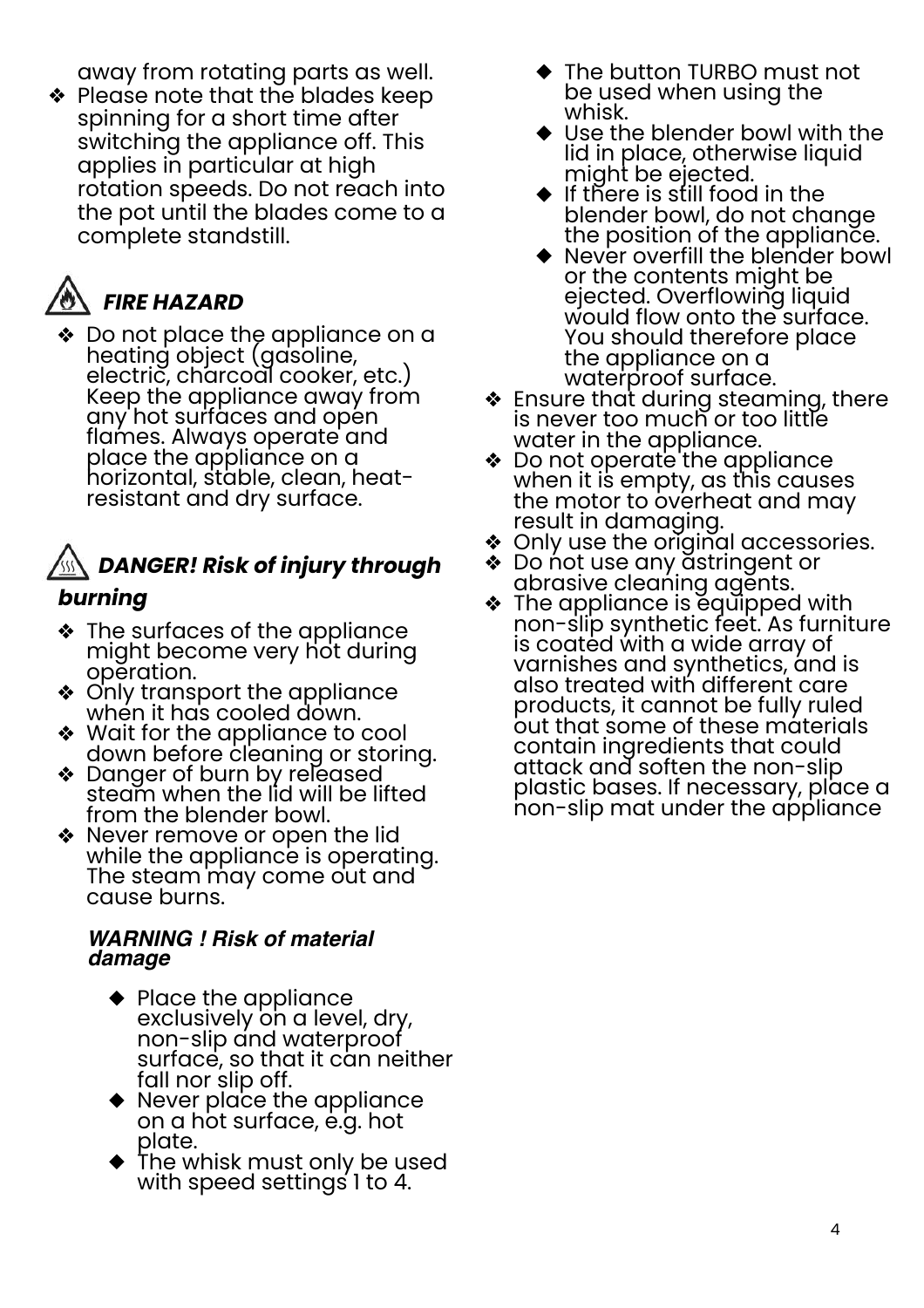### *2. Intended purpose*

Heinzelmann CHEF-X is used to mix, emulsify, grind, homogenize, cream, infuse, puree, whip, whisk, beat, stir, chop, mash, stew, brown, and cook. These user instructions describe the basic functions such as mixing and chopping.

#### *WARNING! Risk of material damage!*

• Do not use the appliance to chop hard food such as bones or nutmegs.

### *3. Overview*

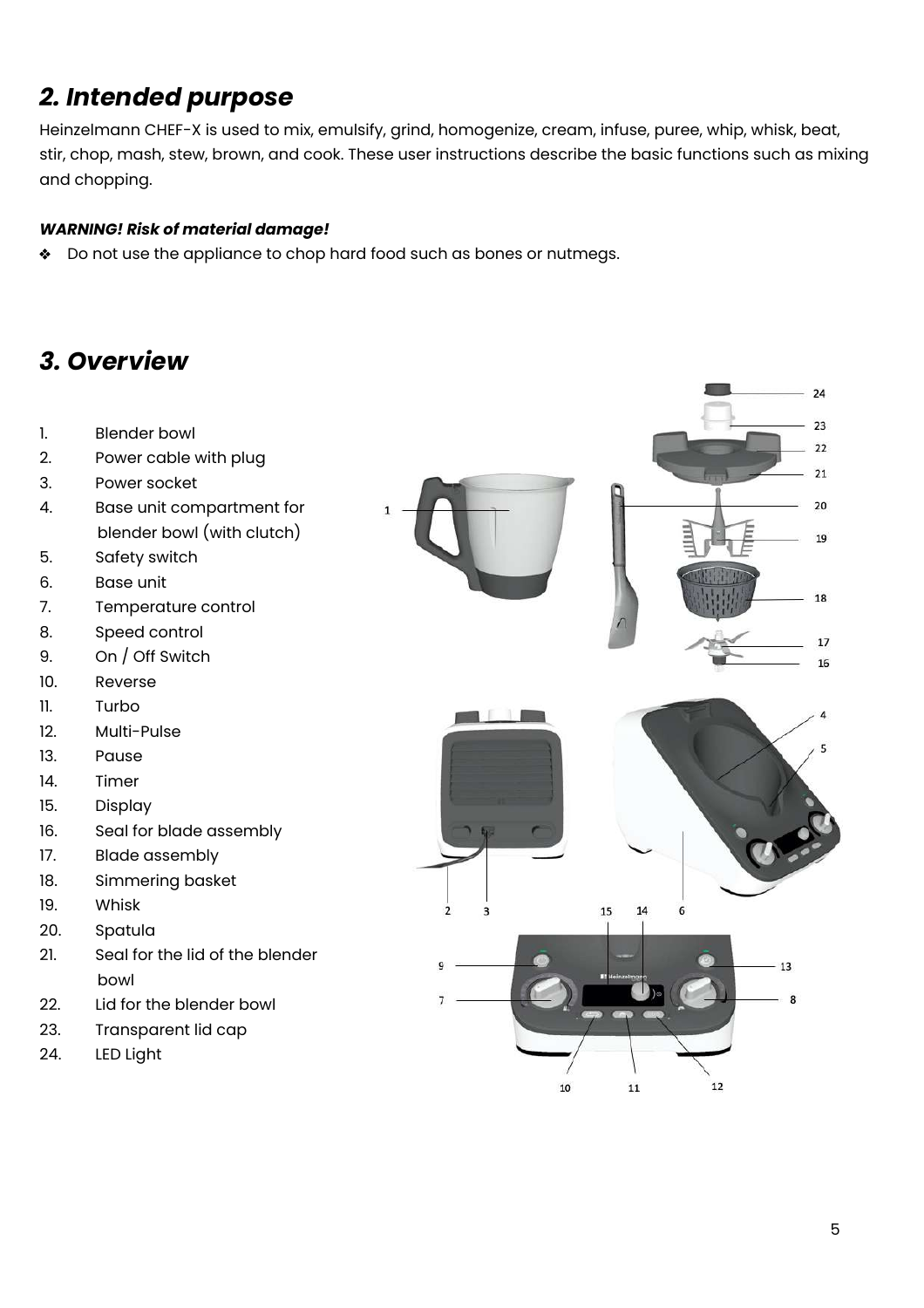### *4. Items supplied*

- ÷. 1 Base unit **|6**
- 1 Blender bowl **|1** with:
	- Blade assembly **|17**
	- Lid for the blender bowl **|22**
	- Transparent lid cap **|23**
	- LED Light **|24** (see LED light instructions inside the LED light packing)
- 1 Simmering basket **|18**
- 1 Whisk **|19** ❖
- 1 Spatula **|20**
- ❖ 1 copy of the user instructions
- 1 copy of the quick user guide

### *5. Unpacking and setting up*

- 1. Remove all packing material.
- 2. Check to ensure that all parts are present and undamaged. In case of incomplete delivery (e.g lid for the blender bowl, etc) or damages, contact supplier immediately.
- 3. Clean the appliance prior to its first use! (see " **|9**. Cleaning")

**NOTE:** when in operation for the first time, some odour may be generated by the appliance. This is normal and harmless. Please ensure adequate ventilation.

### *6. Product registration & Warranty*

Please scan the QR code or visit https:// www.heinzelmannpro.com/en/productregistration for product registration.



Heinzelmann CHEF-X comes with a 12-month warranty against manufacturing defect, excluding normal wear and tear, and provided the appliance has been used and maintained in accordance with the instructions and has not been abused or misused in any way.

### *7. Operating the appliance*

For safety reasons, the settings described in this chapter, can only be selected when the appliance has been assembled completely.

#### *7.1 Power supply*

- Connect the power cable with plug **|2** to the power socket **|3** of the base unit **|6** and then plug in power cable with plug **|2** into a suitable wall socket. The wall socket must continue to be easily accessible after the appliance is plugged in.
- ◆ Power indication turns red to indicate appliance connected to power. An acoustic signal indicates power connection.

#### *7.2 Switching the appliance ON and OFF*

- Press On/Off switch **|9** to switch on the appliance. An acoustic signal sounds indicates the appliance turned on.
- Press switch **|9** for prolonged time to turn the appliance OFF.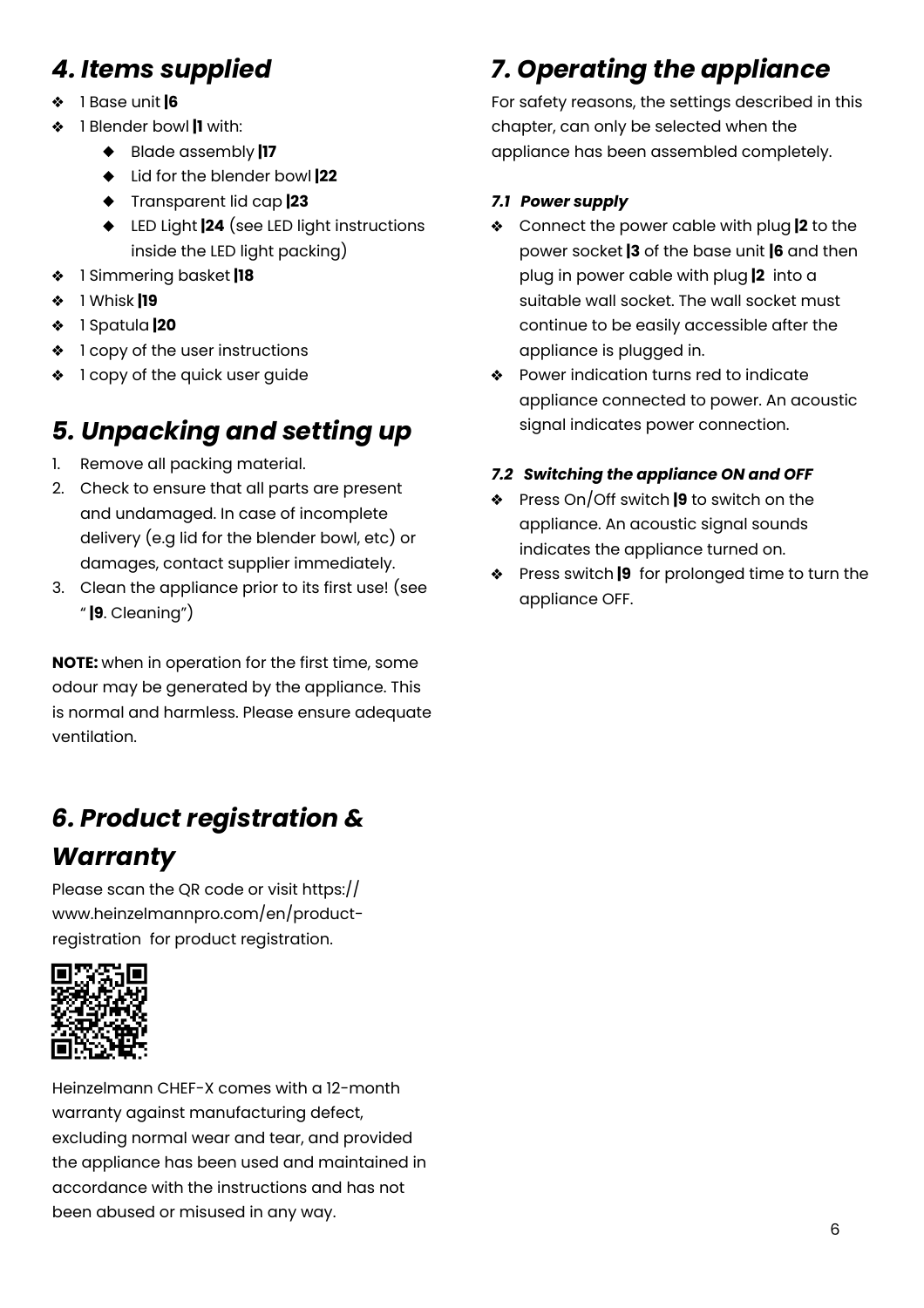#### *7.3 Operation*

| Button $/$<br><b>Component</b>    | <b>Function</b>                                                                                                                                                                                                                 | <b>Notes</b>                                                                                                                                                          |
|-----------------------------------|---------------------------------------------------------------------------------------------------------------------------------------------------------------------------------------------------------------------------------|-----------------------------------------------------------------------------------------------------------------------------------------------------------------------|
| Connecting to the<br>power supply | Machine is in stand-by mode when red<br>LED lights up.                                                                                                                                                                          | Press 19 to switch on the machine.                                                                                                                                    |
| On/Off $ 9$                       | The appliance is ready for operation<br>when green LED lights up.<br>Press for prolonged time to turn the unit<br>appliance off.                                                                                                | Select a desired function to start the<br>operation.<br>When idle, the appliance will be<br>automatically switched off after 15<br>minutes for energy saving purpose. |
| Turbo  11                         | Press to start turbo function. Turbo<br>function is not available if a<br>temperature is selected.                                                                                                                              | Keep the button pressed as long as the<br>function is needed.<br>Whisk  19 should not be used in Turbo<br>function.<br>Please keep the transparent lid cap on         |
| Reverse <sup>110</sup>            | Blade operates in counter-clockwise<br>direction (blunt side of blade) for<br>stirring.<br>Green LED next to reverse button lights<br>up to indicate reverse is activated.                                                      | when the turbo function is used.<br>Press to activate and press again to de-<br>activate.<br>Reverse operates in intervals.                                           |
| Multi-Pulse  12                   | The machine operates in alternating<br>speeds.<br>Green LED next to Multi-Pulse lights up to<br>indicate Multi-Pulse is activated.<br>For temperature above 70°C, the<br>function is limited to speed 1&2 for<br>safety reason. | Press to start.<br>Whisk  19 should not be used in Multi-<br><b>Pulse function.</b><br>Multi-Pulse operates in intervals.                                             |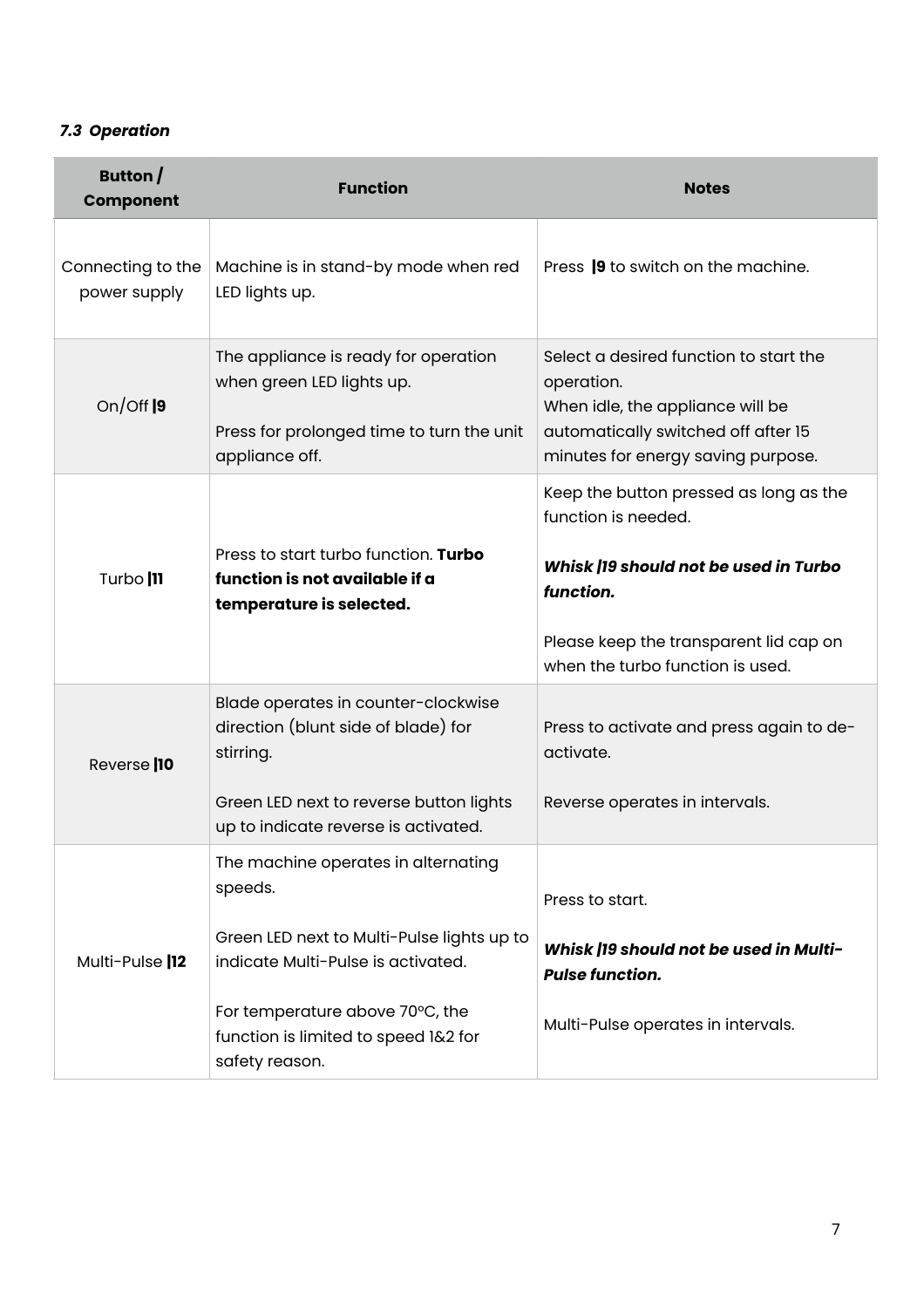| Pause 13              | Temporary stop of speed, heating and<br>timer.<br>Lid can be opened after acoustic signal<br>sounds.<br>Close lid and press pause again, the unit<br>resumes with the same speed and heat<br>settings, and timer continues to count<br>$up$ / down. | Press to activate and press again to de-<br>activate.<br>Wait for the LED light above pause to<br>turn GREEN and acoustic signal before<br>opening the lid.<br>Warning<br>If lid was opened before the LED turns<br>GREEN, the appliance will be locked for 90<br>seconds for safety reason. After 90<br>seconds you can select the desired<br>settings (heat, speed, timer) again. |
|-----------------------|-----------------------------------------------------------------------------------------------------------------------------------------------------------------------------------------------------------------------------------------------------|-------------------------------------------------------------------------------------------------------------------------------------------------------------------------------------------------------------------------------------------------------------------------------------------------------------------------------------------------------------------------------------|
| Temperature  7        | Select desired temperature.<br>In order to start the heating process, a<br>speed must be selected, minimum to<br>use speed I or Reverse.                                                                                                            | Some functions are limited for<br>temperature above 70°C for safety<br>reason.<br>For temperature 70°C or above, it is<br>mandatory to set the timer first. Please<br>select temperature, time then speed to<br>start the operation.                                                                                                                                                |
| Speed  8              | Select desired speed.                                                                                                                                                                                                                               | Whisk can only be used in speed 1-4.                                                                                                                                                                                                                                                                                                                                                |
| Timer <sup>[14]</sup> | To set count down timer for the desired<br>process.                                                                                                                                                                                                 | The appliance stops after set time is<br>elapsed.                                                                                                                                                                                                                                                                                                                                   |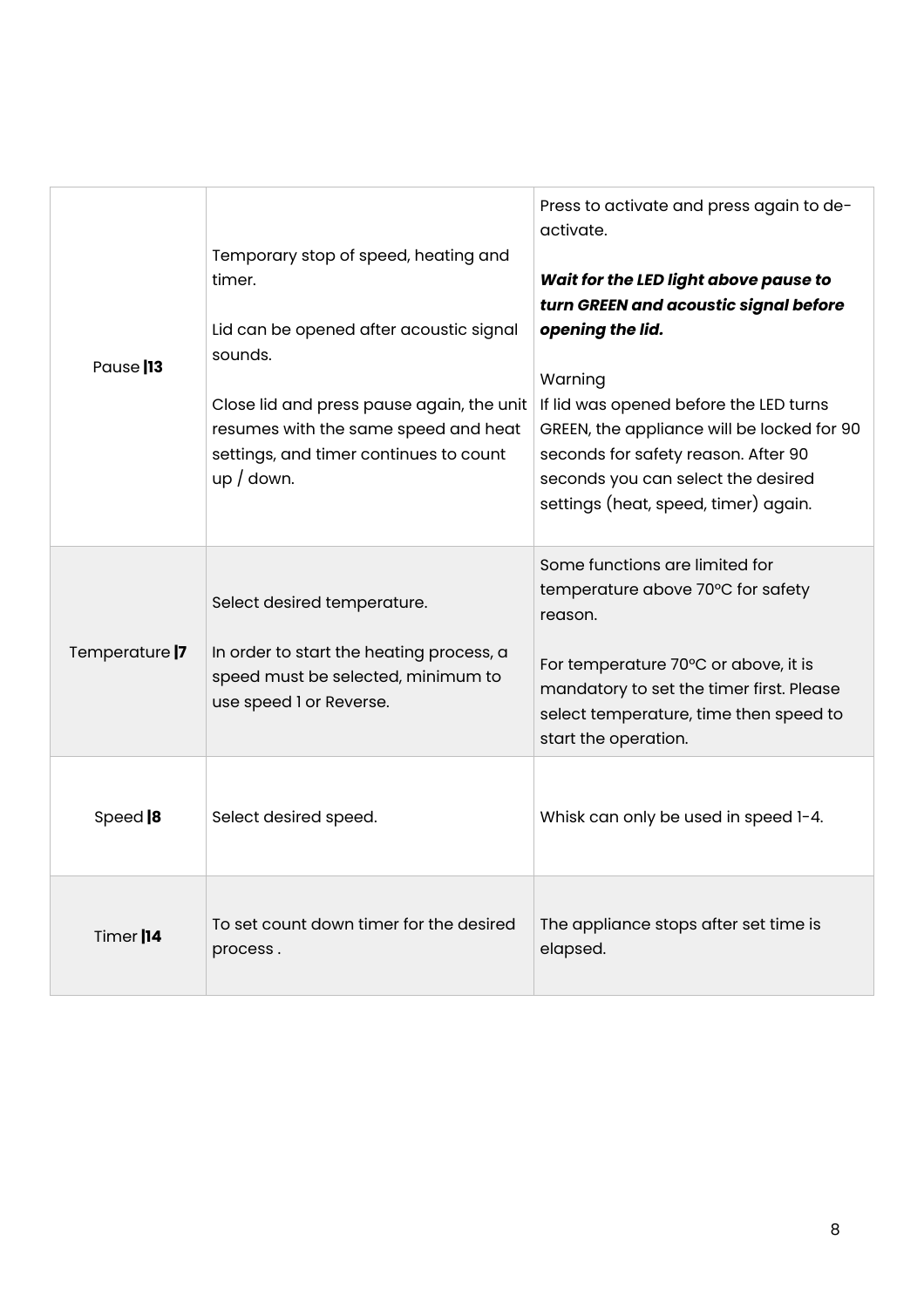#### *7.4 Setting the temperature*

Turn the temperature control **|7** to set the cooking temperature:

**\*** The adjustable temperature ranges from 37 °C to 130 °C.



- In order to start the heat-up process, a speed setting must be selected.
- ◆ Once the desired temperature is selected, the temperature turns green to show the appliance is heating up. When desired temperature is reached, the temperature turns red. An acoustic signal indicates the completion.

#### *7.5 Setting the time*

For temperature below 70°C, it is not mandatory to set the timer.

For temperature 70°C or above, it is mandatory to set the timer. The timer will blink to show such setting is needed before selecting speed to start.

The adjustable time ranges from 1 second to 90 minutes.

- **\*** The adjustment takes place as below interval:
- ❖ up to 1 minute in intervals of seconds,
- \* as of 1 minute in 30-second intervals,
- \* as of 10 minutes in intervals of minutes.
- $\bullet$  The time set is shown on the display **|15**.



- **\*** After setting the desired time, counting down starts. Once the time set is elapsed, the appliance stops automatically. An acoustic signal indicates the completion.
- $\cdot \cdot$  If count down function is not used, the display can show up to 90 minutes for counting up purpose.
- During operation, the set time can be changed.

#### *7.6 Setting the speed*

Turn the speed control **|8** to set the desired speed.

The speed can be adjusted in 10 increments.  $\frac{1}{2}$ 

#### **CAUTION**:

- Whisk can only be used in speed 1-4. On the display **|15**, a respective indication appears if speed 5 or above is selected.
- When mixing liquids at speed 10, the blender bowl **|1** must not contain more than 1 litre, otherwise liquid might be ejected (see "8.Using the blender bowl"). For speed settings less than 10, the blender bowl **|1** can be filled up to maximum of 2 litres.



❖ During operation, the speed setting can be changed.

#### *7.7 Reverse (Anti-clockwise rotation)*

The anti-clockwise rotation is used for gentle stirring of food not to be chopped.

- **\*** The anti-clockwise rotation speed is fixed and cannot be changed.
- $\triangleleft$  IMPORTANT the unit immediately operate at the same speed setting prior to pressing reverse as selected on the speed knob dial.
- \* Reverse to provide gentle stirring and stop stirring at intervals.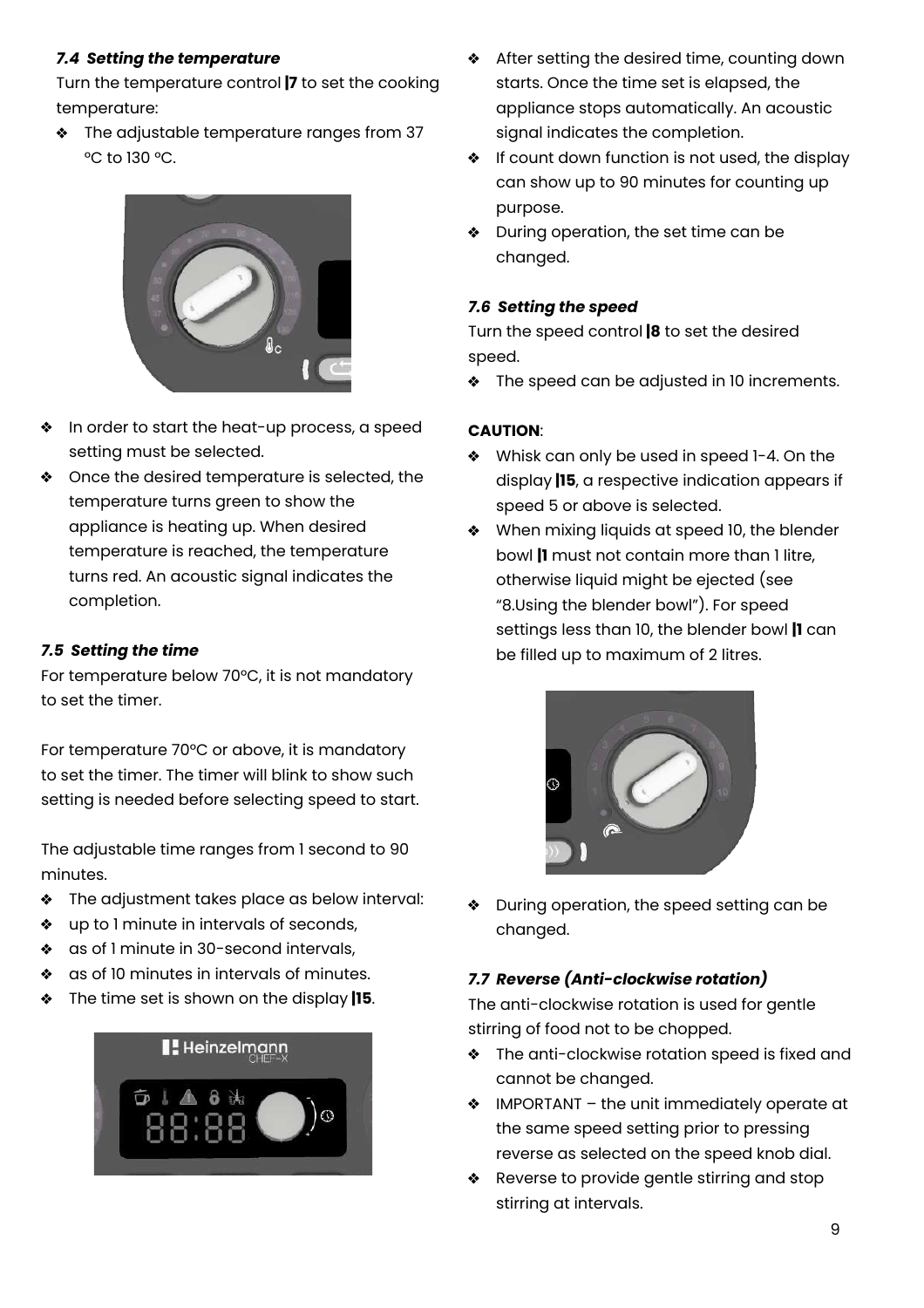#### *7.8 Turbo function*

Once turbo button is pressed, speed is increased to maximum speed.

#### **CAUTION** :

- \* When mixing liquids in turbo function, the blender bowl **|1** must not contain more than 1 litre, otherwise liquid might be ejected.
- Never use this function when the whisk **|19** is ÷ used.
- $\bullet$  The button is blocked in all temperature settings.
- Press for as long as you need the function.



#### *7.9 Overflow*

In the Base **|6** there is an overflow hole.

Should liquid escape from the blender bowl **|1**, this will not collect in the base unit **|6**, but can escape via the overflow hole onto the surface below



#### *7.10 Pause*

Press Pause to temporarily stop the operation for checking or adding ingredients. *Only open the lid when the LED above pause button turns GREEN and a sound appears.*



After closing the lid, press Pause again and the appliance will start operating at the selected setting, timer will continue to count up or down.

#### *7.11 Multi-Pulse*

The machine operates in alternating speed, for settings 1-7. Green LED next to Multi-Pulse lights up to indicate Multi-Pulse is activated.

### *8. Using the blender bowl*

#### *8.1 Markings inside the blender bowl*



On the inside, the blender bowl **|1** is provided with markings regarding the filling volume:

- $\clubsuit$ Bottom marking: approx. 0.5 litre
- Marking I: approx. 1 litre  $\mathbf{r}^{\prime\prime}_{\mathbf{r}^{\prime\prime}}$
- ◆ Centre marking: approx. 1.5 litre
- Max: approx. 2 litre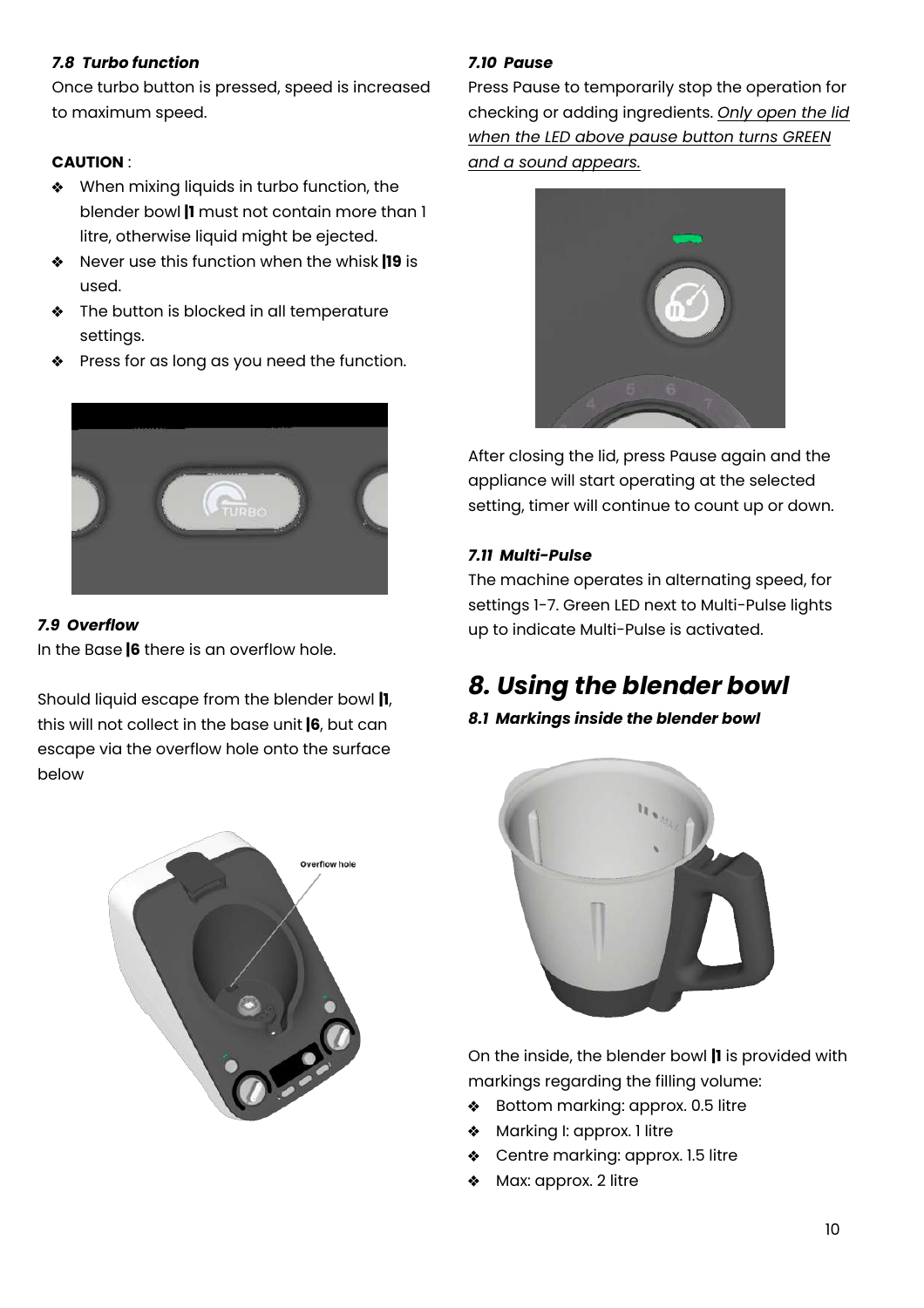#### **CAUTION:**

• When mixing liquids at speed 10 or with button Turbo **|11**, the blender bowl **|1** must not contain more than 1 litre, otherwise liquid may be ejected. For speed settings of less than 10, the blender bowl **|1** may only be filled up to a maximum of 2 litres.

#### **NOTE:**

For some applications, the blender bowl **|1** should not contain an insufficient amount of liquid, so that the appliance can function properly. Thus, for whipping cream, for instance, you should use at least 200 ml and when beating egg white use at least two eggs.

#### *8.2 Using and removing the blade assembly*

The blender bowl **|1** must not be used without the blade assembly **|17**, since the blade assembly **|17** seals the blender bowl **|1** on the bottom.

#### **DANGER! Risk of injury from cutting!**

Please remember that the blades of the blade assembly **|17** are very sharp. Never touch the blades with your bare hands.

In order to remove the blade assembly **|17**, proceed as follows:



- 1. Position the blender bowl **|1** horizontally.
- 2. Press the unlocking lever **|25** on the underside of the blender bowl **|1** so that it points to the open lock symbol.

3. Pull out the blade assembly **|17** carefully towards the top.

In order to insert the blade assembly **|17**, proceed as follows:

- 1. Position the blender bowl **|1** horizontally.
- 2. Insert the blade assembly **|17** from the top.
- 3. Please take note that the two cams at the bottom of the blade assembly **|17** must be pushed through the two recesses in the underneath the blender bowl **|1**
- 4. To lock the blade assembly **|17**, move the unlocking lever **|25** on the underside of the blender bowl **|1** so that it points to the closed lock symbol.

**CAUTION** : ensure that the seal for the blade assembly **|17** is positioned correctly, otherwise liquid may leak from the blender bowl.

#### *8.3 Insert the blender bowl*

- 1. Place the blender bowl **|1** into the base for the blender bowl **|4**.
- 2. Press the blender bowl **|1** slightly downward until the cog wheel of the blade assembly **|17** locks in place in the clutch **|4**.

#### **NOTES**:

- If the blender bowl **|1** cannot be pressed downward, "wobble" slightly so that the cog wheel of the blade assembly **|17** in the blender bowl **|1** will slide into the gear ring / clutch **|4**.
- Should the blender bowl **|1** is not positioned correctly, a safety mechanism prevents the functioning of the appliance.

#### *8.4 Insert and remove the whisk*

- The whisk **|19** serves to combine liquid foods, e.g. to whip cream, beat egg white, emulsify (e.g. mayonnaise). The whisk **|19** is put onto the blade assembly **|17**.
- The wings of the whisk **|19** are located in the space between the blades. To remove the whisk **|19**, pull it out upward.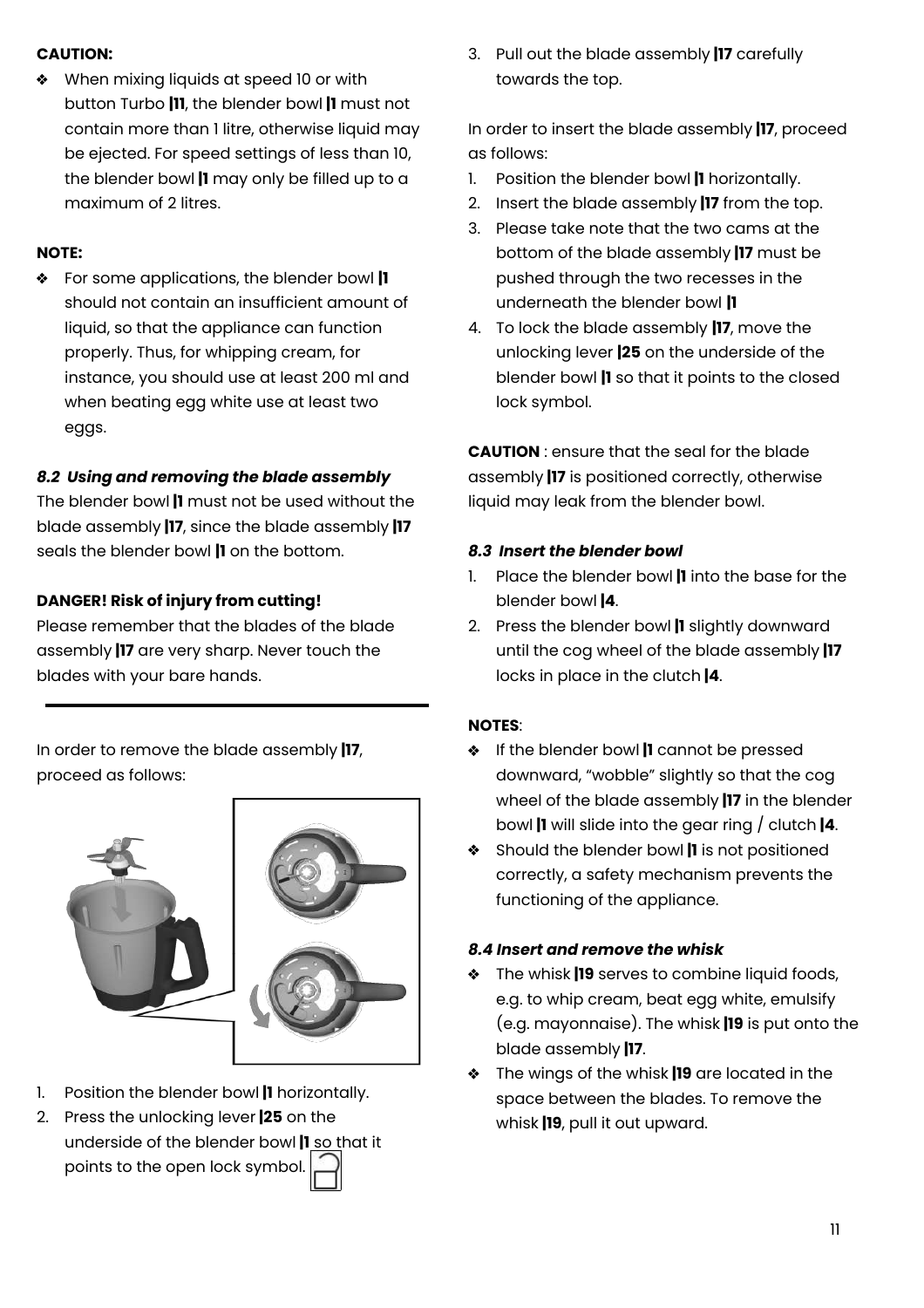#### **Caution**

- The whisk **|19** must only be used with speed settings 1 to 4.
- The Multi-Pulse button **|12** must not be pressed if the whisk **|19** is used.
- When using the whisk **|19**, the spatula **|20** must not be used, since it might get into the whisk **| 19**.
- When adding food, ensure that it will not block  $\bullet$ the whisk **|19**.

#### *8.5 Put on the lid of the blender bowl*

- $\bullet$ The lid for the blender bowl **|22** can only be placed on if the blender bowl **|1** was inserted correctly.
- Put the lid for the blender bowl **|22** slightly twisted onto the blender bowl **|1**.



Press and turn the lid **|22** clockwise with both  $\mathbf{r}$ hands until It is firmly closed.

Only when the lid **|22** is correctly closed, the appliance can start.



#### **NOTES**:

- **\*** In order to facilitate the closing of the lid somewhat, put a few drops of oil on a cloth and rub it on the seal **|21**.
- To make the lid **|22** properly lock in place, it is helpful to press lightly while closing the lid.

#### *8.6 Use the transparent lid cap for lid opening, and add ingredients without opening the lid*

The transparent lid cap **|23** is used to close the lid of the blender bowl **|1** and to measure ingredients.

In order to close the blender bowl **|1**, place the transparent lid cap **|23** with the opening at the bottom into the lid **|22** and lock it in place by turning it clockwise.

#### **CAUTION :**

Prior to removing the transparent lid cap **|23**, you must reduce the speed to setting 1, 2 or 3, so that no food can be ejected.

- **\*** In order to add ingredients while appliance is in operation, the transparent lid cap **|23** can be removed for a short period of time.
- **\*** To measure ingredients, turn the transparent lid cap **|23** upside down and fill in the food. The values can be read in ml from the outside.

#### *8.7 Cooking and steaming with the simmering basket*

- 1. Fill at least 500 ml of water into the blender bowl **| 1**. Only fill water into the blender bowl **|1** that the maximum filling volume of 2 litres will not be exceeded when the food is added.
	- $\bullet$  If the entire food is covered by water, it will be cooked.
	- $\bullet$  If the food is not completely covered by water, it will be steamed.
- 2. Fill food into the simmering basket **|18**.
- 3. Place the simmering basket **|18** into the blender bowl **|1**.
- 4. Close the blender bowl **|1** with the lid **|22** and the transparent lid cap **|23**.
- 5. Use the timer **|14** to set the desired time.
- 6. Use the temperature controller **|7** to set the desired temperature, e.g. 100 |°C for cooking.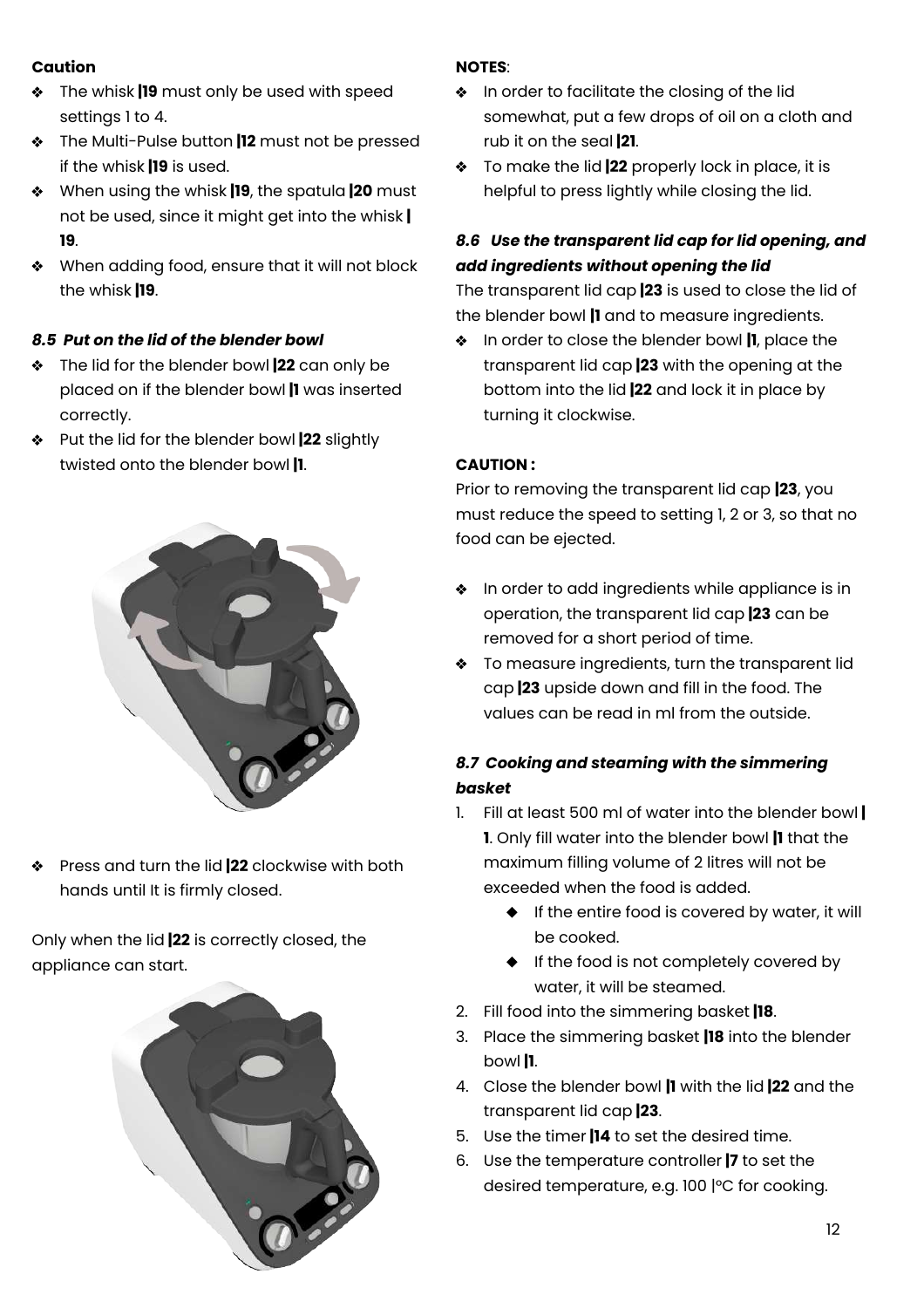- 7. Select speed setting 1 to have an even distribution of the heat in the water. The appliance starts to operate.
- 8. After the set time has elapsed, a signal sounds and the unit stops operation.

#### **CAUTION** :

◆ Do not use any kitchen utensil to stir the ingredients. The utensil might get into the blades and cause damage.

The hook on the rear of the spatula **|20** can be used to remove the hot simmering basket **|18**. Simply hook on the metal bracket of the simmering basket **|18** and pull it out upwards.



### *9. Cleaning*

- Disconnect the main plug **|2** from the wall socket before any cleaning.
- Never immerse the base unit **|6** in water.
- Before removing the blade assembly **|17**, rinse the blender bowl **|1** with water and remove scraps of food from the blades so that the blade assembly **|17** can be removed safely.
- When washing manually, the water should be sufficiently clear so that you can see the blade assembly **|17** easily to avoid injuries caused by the very sharp blades.

#### **CAUTION :**

\* Never use any abrasive, corrosive or scratching cleaning agents. These might damage the appliance.

#### **NOTE:**

Certain food or spices (e.g. curry) may discolour plastic parts. This is not a defect with the appliance and harmless to health.

#### *9.1 Cleaning the base unit*

- 1. Use clear water and wipe with a clean cloth. Clean the outside of the base unit **|6** with a damp cloth.
- 2. Do not use the base unit **|6** until it is completely dry again.

#### *9.2 Cleaning in the dishwasher*

The following parts are dishwasher-safe:

- Blender bowl **|1**
- Transparent lid cap **|23**
- Lid for blender bowl **|22**
- Seal for the lid of the blender bowl **|21**
- Blade assembly **|17**
- Simmering basket **|18**
- Whisk **|19**
- Spatula **|20**

Never use a dishwasher to clean the following parts: - Base unit **|6**

#### *9.3 Cleaning, checking and replacing seals*

Remove seals from blade assembly **|17**, and seal for the lid of the blender bowl **|21** for cleaning and check them for damage. Pay attention to changes (e.g. porous material or tears).

- ◆ Both seals can be cleaned in the dishwasher.
- **Examaged seals must be replaced with new** ones. You can reorder new seals (see "13.How to order accessories").

#### **CAUTION :**

**\*** Prior to the next use, damaged seals must be inserted again or replaced with new ones. An operation without seals in place is not permitted.

#### Blade assembly **|17**

- 1. Remove the blade assembly **|17** from the blender bowl **|1** (see "8.2 Using and removing the blade assembly").
- 2. Pull seal off the blade assembly **|17**.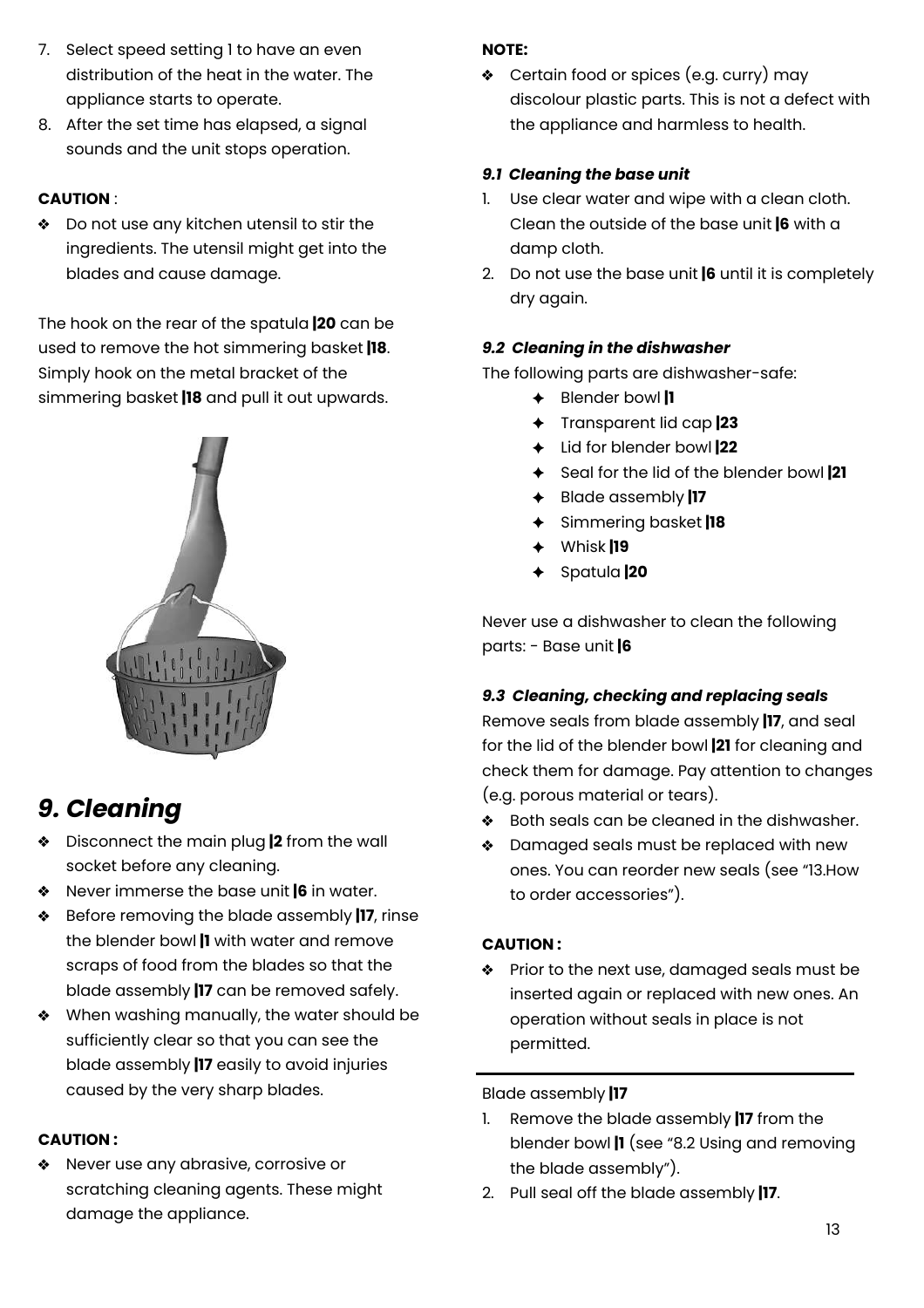- 3. Insert the cleaned seal or a new one.
- 4. Before using the appliance again, reinsert the blade assembly **|17**.

Lid of the blender bowl **|22**

- 1. Pull seal **|21** off the underside of the lid of the blender bowl **|22**.
- 2. Insert the cleaned seal **|21** or a new one in the lid for the blender bowl **|22**.



#### *9.4 Cleaning the blender bowl*

Multi-Pulse function can be used to clean the food residue on blender bowl and blade assembly.

#### *9.5 Descaling*

When steaming with hard water, limescale may build up on the parts used, especially in the blender bowl **|1**.

#### *Normal cleaning*

In most cases, the limescale deposits are removed by cleaning in the dishwasher or by hand.

#### *Slight limescale deposits*

- 1. Remove slight limescale deposits, which cannot be removed with normal cleaning by hand or in the dishwasher, with a cloth on which you put some household vinegar.
- 2. Rinse with clear water.

### *Major limescale deposits*

#### **CAUTION** :

Do not use commercially available descaling agent, not even glacial acetic acid or vinegar. Use the following gentle method.

- 1. Prepare a mixture of 50% white household vinegar and 50% boiling water.
- 2. Fill this mixture into the blender bowl **|1** or put other furred-up parts into a container with this mixture.
- 3. Allow the mixture to react for 30 minutes.

**NOTE**: more extended reaction periods do not improve the limescale deposits but may damage the parts permanently.

- 4. Rinse with clear water.
- 5. Allow the parts to dry completely before using them again.

#### *9.6 Storage*

Store the appliance protected against dust and dirt.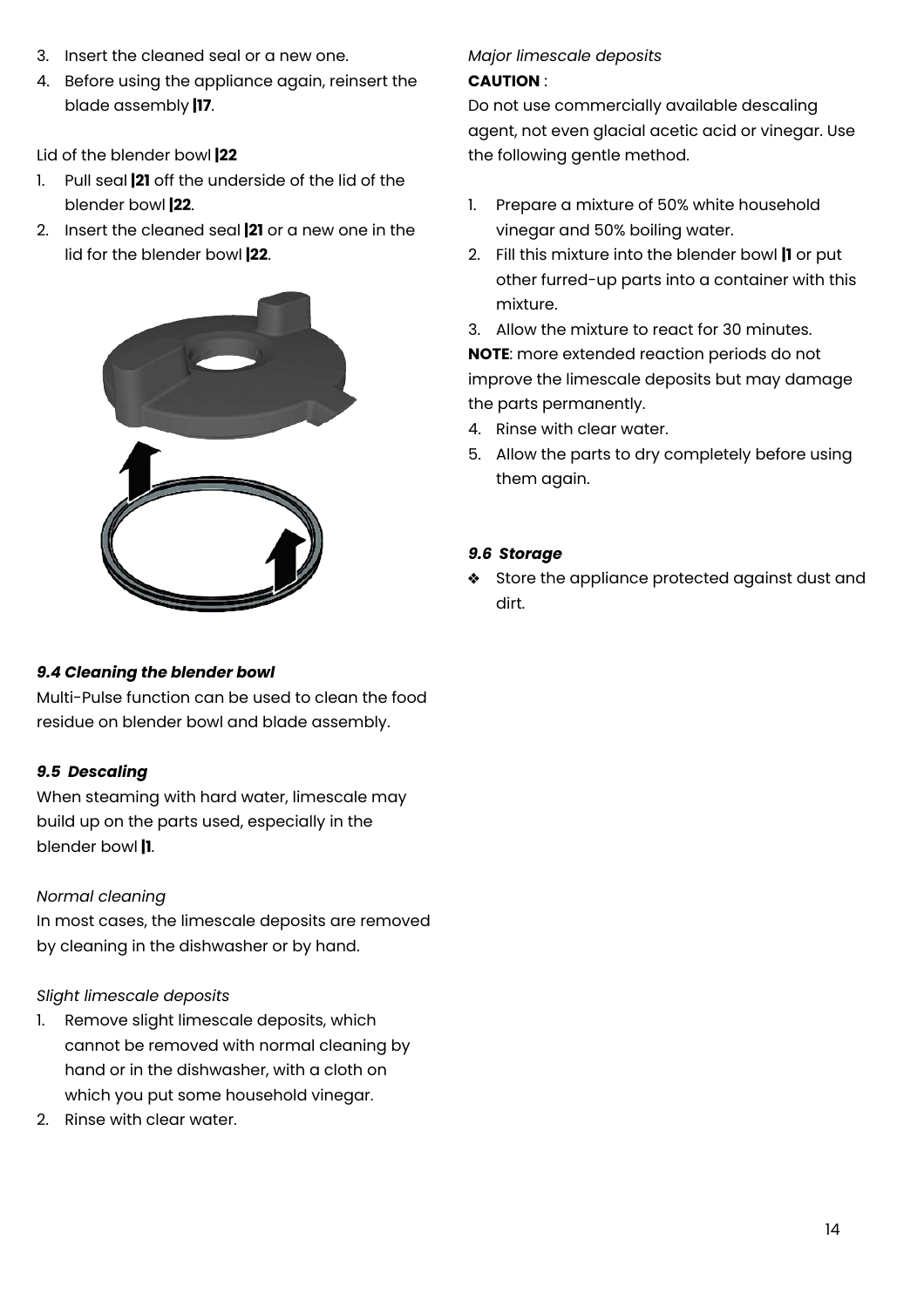### *10. Suggested Recipe*

#### *10.1 Ice crushing*

- Put 1L of ice cubes (from refrigerator ice tray) in bowl and apply speed 5, pulse for 10s.
- \* Extend the time of crushing at 5s interval if the desired result is not achieved.

#### *10.2. Whip cream*

- $\triangleq$  Insert whisk to the blade assembly.
- Pour 300ml of heavy cream to bowel. Whisk at speed 4 at 2mins.
- **If the cream is not solid enough, whisk for additional 15s interval.**

#### *10.3. Mochi*

- Put 500g glutinous rice flour , 300ml milk and 3 table-spoon of condensed milk into the bowl.
- Mix at speed 2 for 90s. Once the dough is formed, add 2 table-spoon of oil and 30g of sugar.
- **Mix for another 1 min. Then use reverse function at speed 1, and steam the dough at 100** °C for 15 mins.
- Once ready, divide the dough into bite size. Ready to served once cooled down to room temperature. Mochi can be coated with shredded coconut as desired.

#### *10.4. Mango Smoothie*

- Cut 250g mango into 2cm cubes. Cut one large banana into 2cm cubes.
- \* Put fruits into bowl, then add one cup of milk into bowl, blend for about 30s.

#### *10.5. Peanut butter*

- Add 500g roasted peanuts, 2 table spoons of vegetable oil, 2 table spoon of sugar to bowl.
- Blend for 2 mins. Scrape sides of bowl during blending if necessary.
- Extend the time of blending at 15s interval if the desired result is not achieved.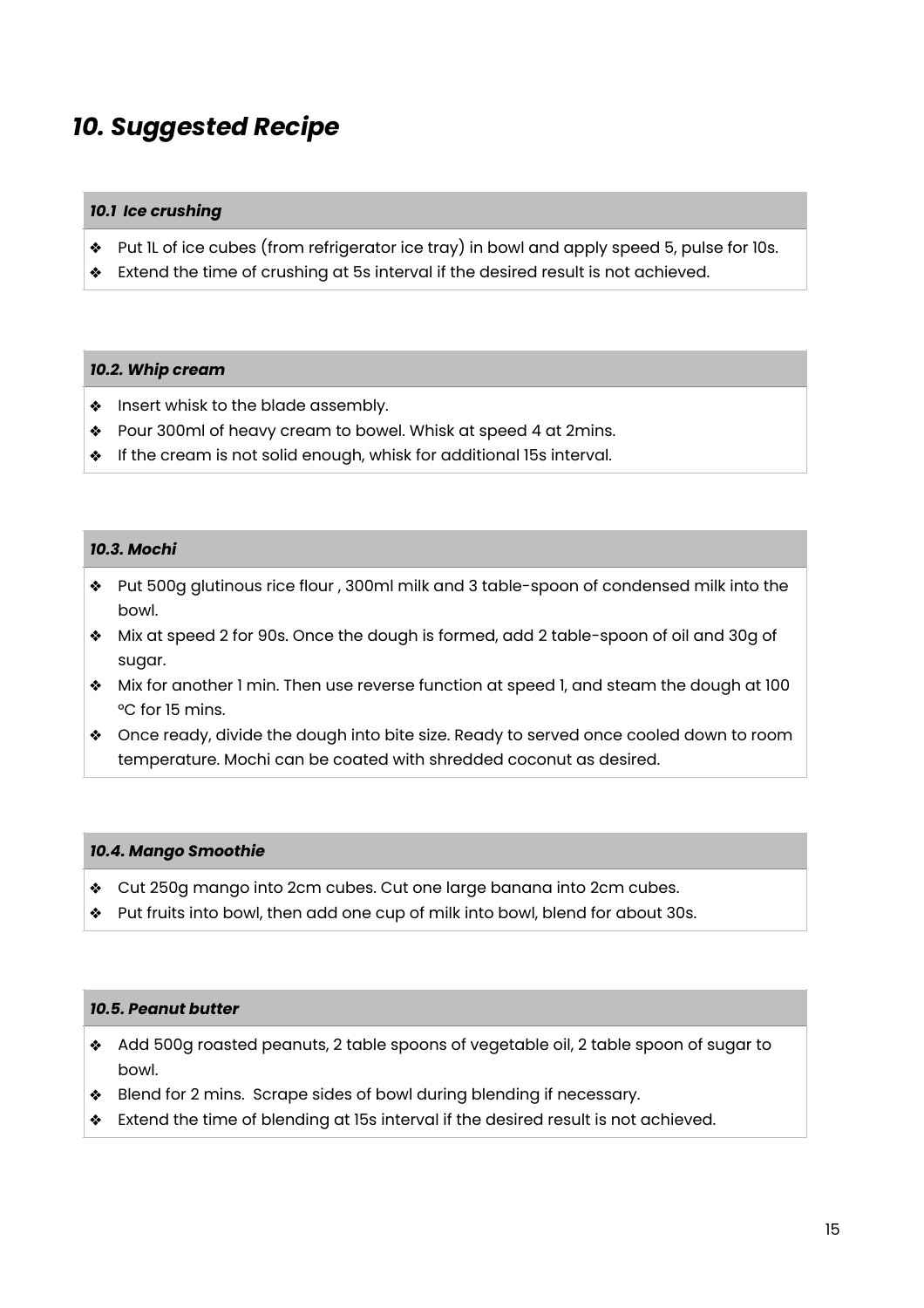### *11. Trouble shooting*

*11.1 Malfunctions during operation*

| <b>Malfunction</b>                         | <b>Cause</b>                                                                                                                                                        | <b>Remedy</b>                                                                                                                                                                                                                                                                   |
|--------------------------------------------|---------------------------------------------------------------------------------------------------------------------------------------------------------------------|---------------------------------------------------------------------------------------------------------------------------------------------------------------------------------------------------------------------------------------------------------------------------------|
|                                            | Blender bowl  1 is not positioned<br>correctly                                                                                                                      | Insert blender bowl   correctly (see<br>"8.3 Insert the blender bowl").                                                                                                                                                                                                         |
| Appliance does not start                   | Lid  22 has not been placed<br>correctly onto the blender bowl  1.                                                                                                  | Place lid   22 correctly.                                                                                                                                                                                                                                                       |
|                                            | No power supply                                                                                                                                                     | Check if main plug and sockets are<br>functioning correctly.                                                                                                                                                                                                                    |
|                                            | The blade assembly  17 has not<br>been inserted correctly so that the<br>blender bowl    is leaking.                                                                | Insert blade assembly  17 correctly<br>(see "8.2 Using and removing the<br>blade assembly)                                                                                                                                                                                      |
|                                            | Seal for the blade assembly is<br>defective.                                                                                                                        | Insert new seal (see "9.3 Cleaning,<br>checking and replacing seals").                                                                                                                                                                                                          |
| Liquid underneath the appliance            | Liquid escaped from the blender<br>bowl  I flowing onto the surface<br>through the overflow hole  10 of the<br>base unit <b>12</b> . (see "Overflow" on<br>page 49) | When mixing liquids at speed 10 or<br>with button Turbo  11, the blender<br>bowl    must not contain more than<br>1 litre, otherwise liquid may be<br>ejected. For speed settings of less<br>than 10, the blender bowl  1 may<br>only be filled up to a maximum of 2<br>litres. |
| Liquid escapes at the lid  22 of the       | Seal 21 has not been inserted<br>correctly.                                                                                                                         | Insert seal  21 correctly (see "9.3<br>Cleaning, checking and replacing<br>seals").                                                                                                                                                                                             |
| blender bowl  1                            | Seal  21 is defective.                                                                                                                                              | Insert new seal $\vert$ 21 (see "9.3<br>Cleaning, checking and replacing<br>seals").                                                                                                                                                                                            |
| Parts of the appliance are<br>discoloured. | Certain food or spices (e.g. curry)<br>may discolour plastic. This is not a<br>defect with the appliance.                                                           | Remedy unnecessary, since not<br>harmful to health.                                                                                                                                                                                                                             |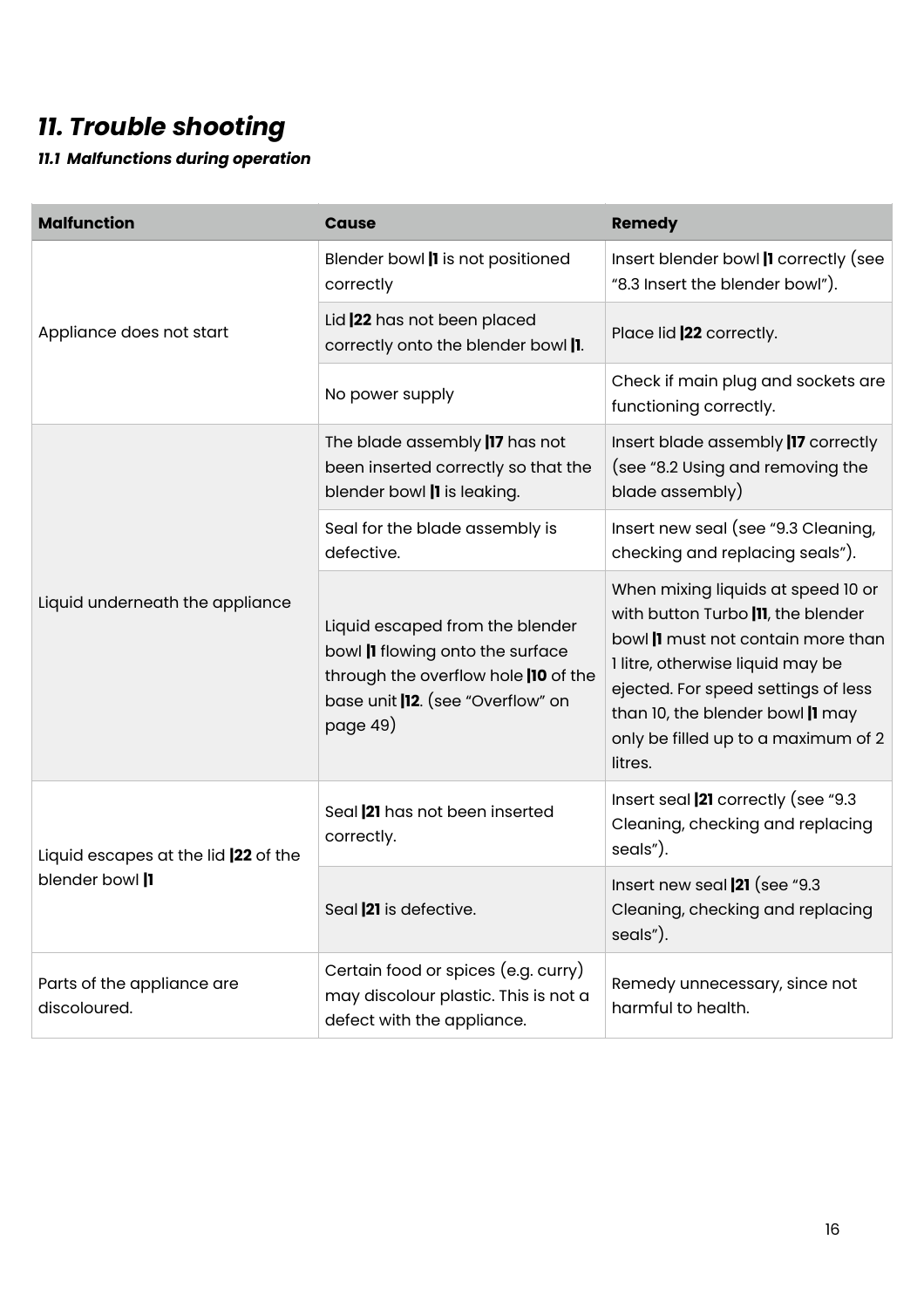#### *11.2 Warning messages on the display*

| <b>Display</b>     | <b>Cause</b>                                                           | <b>Remedy</b>                                                                                                                                                         |
|--------------------|------------------------------------------------------------------------|-----------------------------------------------------------------------------------------------------------------------------------------------------------------------|
| Lid Opened         | Lid  22 have not been placed<br>correctly onto the blender<br>bowl  1. | Close lid   22 correctly (see<br>"8.5 Put on the lid of the<br>blender bowl").                                                                                        |
| Lock in Red<br>E C | Security unit in lock down for<br>90 sec.                              | Lid was opened during<br>operation or without<br>pressing Pause.                                                                                                      |
|                    | The appliance is overloaded.                                           | The contents in the blender<br>bowl are too much/dense<br>and the appliance may<br>overheat if continues.<br>Please reduce the loading<br>volume in the blender bowl. |
| E003<br>⊕          | The appliance is overheated.                                           | Unplug and let the<br>appliance cool down<br>completely. Afterwards, it is<br>ready for use.                                                                          |

### *12. Discarding & Environment*

When decommissioning the appliance, the product must not be disposed of with other household waste. Instead, it is your responsibility to dispose to your waste equipment by handing it over to a designated collection point. Failure to follow this rule may be penalized in accordance with applicable regulations on waste disposal. The separate collection and recycling of your waste equipment at the time of disposal will help conserve natural resources and ensure that it is recycled in a manner that protects human health and the environment. For more information about where you can drop off your waste for recycling, please contact your local waste collection company. The manufacturers and importers do not take responsibility for recycling, treatment and ecological disposal, either directly or through a public system.